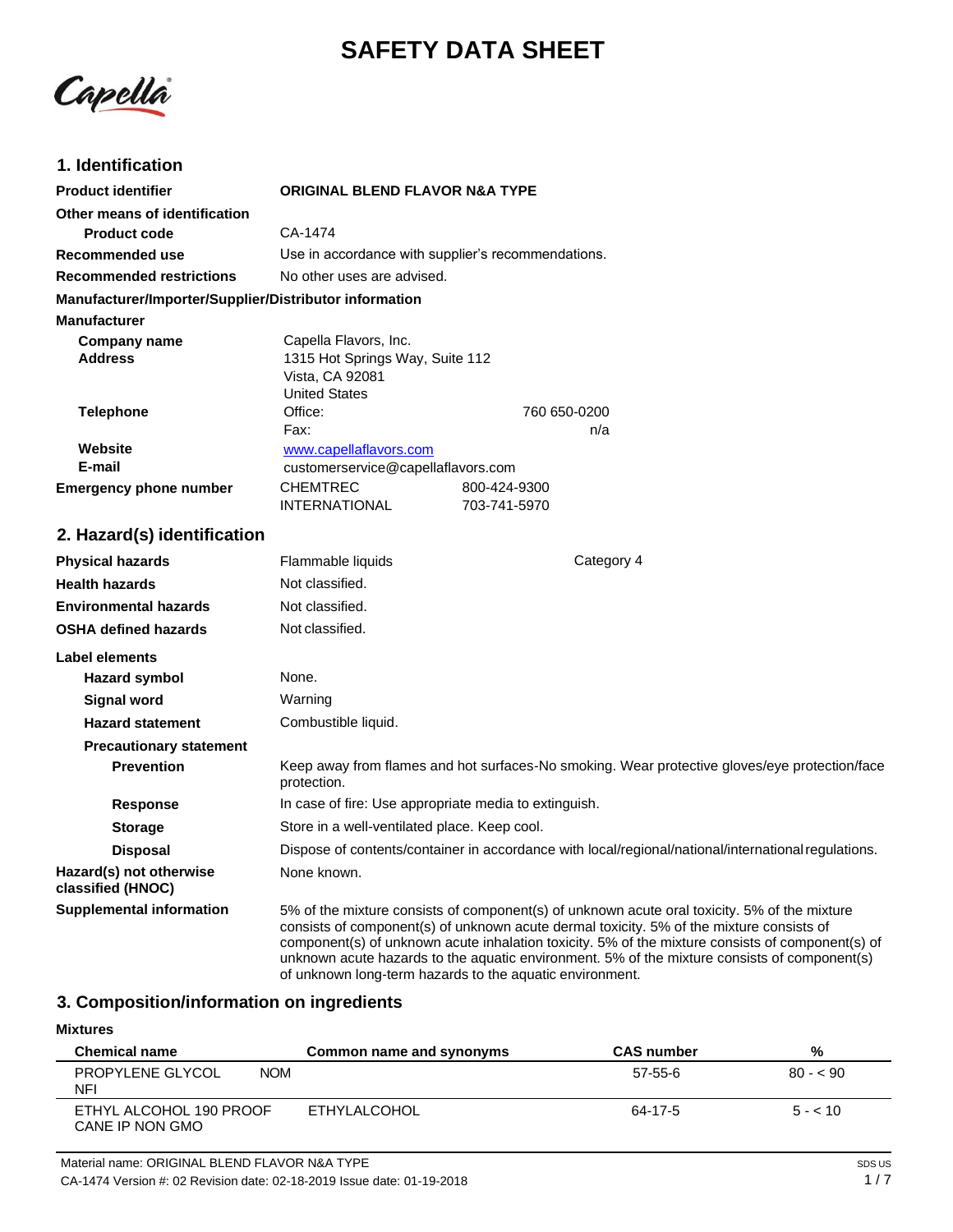| <b>Chemical name</b>                                                         | <b>Common name and synonyms</b>                                                                                                                                                                                                                                                                                                                                                                                              | <b>CAS number</b> | %        |
|------------------------------------------------------------------------------|------------------------------------------------------------------------------------------------------------------------------------------------------------------------------------------------------------------------------------------------------------------------------------------------------------------------------------------------------------------------------------------------------------------------------|-------------------|----------|
| <b>BENZYL ALCOHOL</b><br>#38<br>NOM NFI                                      |                                                                                                                                                                                                                                                                                                                                                                                                                              | 100-51-6          | $3 - 5$  |
| Other components below reportable levels                                     |                                                                                                                                                                                                                                                                                                                                                                                                                              |                   | $5 - 10$ |
|                                                                              | *Designates that a specific chemical identity and/or percentage of composition has been withheld as a trade secret.                                                                                                                                                                                                                                                                                                          |                   |          |
| 4. First-aid measures                                                        |                                                                                                                                                                                                                                                                                                                                                                                                                              |                   |          |
| <b>Inhalation</b>                                                            | Move to fresh air. Call a physician if symptoms develop or persist.                                                                                                                                                                                                                                                                                                                                                          |                   |          |
| <b>Skin contact</b>                                                          | Wash off with soap and water. Get medical attention if irritation develops and persists.                                                                                                                                                                                                                                                                                                                                     |                   |          |
| Eye contact                                                                  | Rinse with water. Get medical attention if irritation develops and persists.                                                                                                                                                                                                                                                                                                                                                 |                   |          |
| Ingestion                                                                    | Rinse mouth. Get medical attention if symptoms occur.                                                                                                                                                                                                                                                                                                                                                                        |                   |          |
| <b>Most important</b><br>symptoms/effects, acute and<br>delayed              | Direct contact with eyes may cause temporary irritation.                                                                                                                                                                                                                                                                                                                                                                     |                   |          |
| Indication of immediate<br>medical attention and special<br>treatment needed | Provide general supportive measures and treat symptomatically.                                                                                                                                                                                                                                                                                                                                                               |                   |          |
| <b>General information</b>                                                   | Ensure that medical personnel are aware of the material(s) involved, and take precautions to<br>protect themselves.                                                                                                                                                                                                                                                                                                          |                   |          |
| 5. Fire-fighting measures                                                    |                                                                                                                                                                                                                                                                                                                                                                                                                              |                   |          |
| Suitable extinguishing media                                                 | Water fog. Alcohol resistant foam. Dry chemical powder. Carbon dioxide (CO2).                                                                                                                                                                                                                                                                                                                                                |                   |          |
| Unsuitable extinguishing<br>media                                            | Do not use water jet as an extinguisher, as this will spread the fire.                                                                                                                                                                                                                                                                                                                                                       |                   |          |
| Specific hazards arising from<br>the chemical                                | The product is combustible, and heating may generate vapors which may form explosive vapor/air<br>mixtures. During fire, gases hazardous to health may be formed.                                                                                                                                                                                                                                                            |                   |          |
| Special protective equipment<br>and precautions for firefighters             | Self-contained breathing apparatus and full protective clothing must be worn in case of fire.                                                                                                                                                                                                                                                                                                                                |                   |          |
| <b>Fire fighting</b><br>equipment/instructions                               | In case of fire and/or explosion do not breathe fumes. Move containers from fire area if you can do<br>so without risk.                                                                                                                                                                                                                                                                                                      |                   |          |
| <b>Specific methods</b>                                                      | Use standard firefighting procedures and consider the hazards of other involved materials.                                                                                                                                                                                                                                                                                                                                   |                   |          |
| <b>General fire hazards</b>                                                  | Combustible liquid.                                                                                                                                                                                                                                                                                                                                                                                                          |                   |          |
| 6. Accidental release measures                                               |                                                                                                                                                                                                                                                                                                                                                                                                                              |                   |          |
| Personal precautions,<br>protective equipment and<br>emergency procedures    | Keep unnecessary personnel away. Keep people away from and upwind of spill/leak. Eliminate all<br>ignition sources (no smoking, flares, sparks, or flames in immediate area). Wear appropriate<br>protective equipment and clothing during clean-up. Ensure adequate ventilation. Local authorities<br>should be advised if significant spillages cannot be contained. For personal protection, see section<br>8 of the SDS. |                   |          |
| <b>Methods and materials for</b><br>containment and cleaning up              | Use water spray to reduce vapors or divert vapor cloud drift. Eliminate all ignition sources (no<br>smoking, flares, sparks, or flames in immediate area). Keep combustibles (wood, paper, oil, etc.)<br>away from spilled material.                                                                                                                                                                                         |                   |          |
|                                                                              | Large Spills: Stop the flow of material, if this is without risk. Dike the spilled material, where this is<br>possible. Use a non-combustible material like vermiculite, sand or earth to soak up the product<br>and place into a container for later disposal. Following product recovery, flush area with water.                                                                                                           |                   |          |
|                                                                              | Small Spills: Absorb with earth, sand or other non-combustible material and transfer to containers<br>for later disposal. Clean surface thoroughly to remove residual contamination.                                                                                                                                                                                                                                         |                   |          |
|                                                                              | Never return spills to original containers for re-use. For waste disposal, see section 13 of the SDS.                                                                                                                                                                                                                                                                                                                        |                   |          |
| <b>Environmental precautions</b>                                             | Avoid discharge into drains, water courses or onto the ground.                                                                                                                                                                                                                                                                                                                                                               |                   |          |
| 7. Handling and storage                                                      |                                                                                                                                                                                                                                                                                                                                                                                                                              |                   |          |
| <b>Precautions for safe handling</b>                                         | Keep away from open flames, hot surfaces and sources of ignition. When using do not smoke.<br>Avoid prolonged exposure. Provide adequate ventilation. Wear appropriate personal protective<br>equipment. Observe good industrial hygiene practices.                                                                                                                                                                          |                   |          |
| Conditions for safe storage,<br>including any incompatibilities              | Keep away from heat, sparks and open flame. Store in a cool, dry place out of direct sunlight.<br>Store in tightly closed container. Store in a well-ventilated place. Keep in an area equipped with<br>sprinklers. Store away from incompatible materials (see Section 10 of the SDS).                                                                                                                                      |                   |          |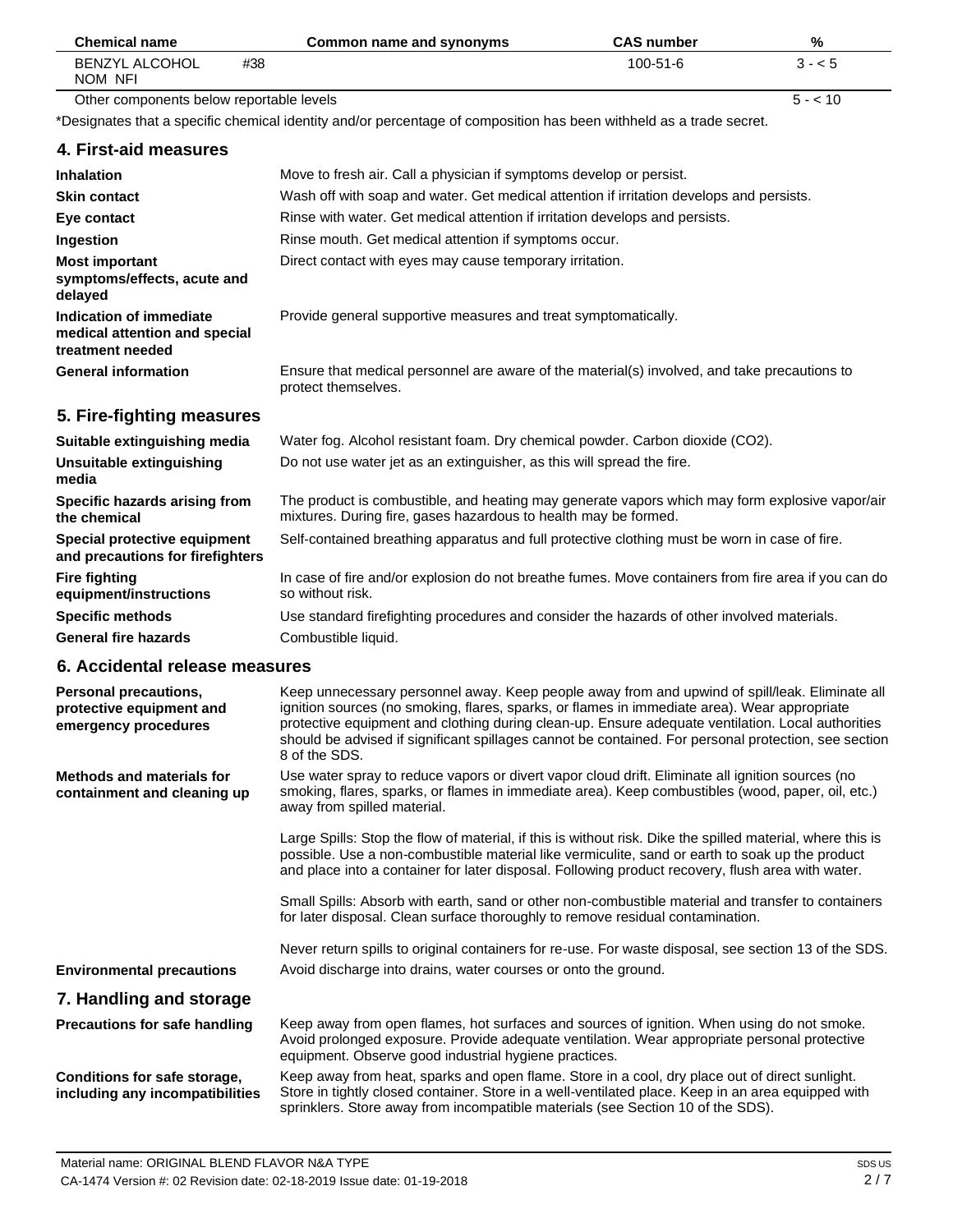# **8. Exposure controls/personal protection**

#### **Occupational exposure limits**

The following constituents are the only constituents of the product which have a PEL, TLV or other recommended exposure limit. At this time, the other constituents have no known exposure limits.

| <b>Components</b>                                           | US. OSHA Table Z-1 Limits for Air Contaminants (29 CFR 1910.1000)<br><b>Type</b>                                                                                                                                                                                                                                                                                   | Value        |          |
|-------------------------------------------------------------|--------------------------------------------------------------------------------------------------------------------------------------------------------------------------------------------------------------------------------------------------------------------------------------------------------------------------------------------------------------------|--------------|----------|
| ETHYL ALCOHOL 190<br>PROOF CANE IP NON<br>GMO (CAS 64-17-5) | <b>PEL</b>                                                                                                                                                                                                                                                                                                                                                         | 1900 mg/m3   |          |
|                                                             |                                                                                                                                                                                                                                                                                                                                                                    | 1000 ppm     |          |
| <b>US. ACGIH Threshold Limit Values</b>                     |                                                                                                                                                                                                                                                                                                                                                                    |              |          |
| <b>Components</b>                                           | <b>Type</b>                                                                                                                                                                                                                                                                                                                                                        | Value        |          |
| ETHYL ALCOHOL 190<br>PROOF CANE IP NON<br>GMO (CAS 64-17-5) | <b>STEL</b>                                                                                                                                                                                                                                                                                                                                                        | 1000 ppm     |          |
| US. NIOSH: Pocket Guide to Chemical Hazards                 |                                                                                                                                                                                                                                                                                                                                                                    |              |          |
| <b>Components</b>                                           | <b>Type</b>                                                                                                                                                                                                                                                                                                                                                        | <b>Value</b> |          |
| ETHYL ALCOHOL 190<br>PROOF CANE IP NON<br>GMO (CAS 64-17-5) | TWA                                                                                                                                                                                                                                                                                                                                                                | 1900 mg/m3   |          |
|                                                             |                                                                                                                                                                                                                                                                                                                                                                    | 1000 ppm     |          |
|                                                             | US. Workplace Environmental Exposure Level (WEEL) Guides                                                                                                                                                                                                                                                                                                           |              |          |
| <b>Components</b>                                           | <b>Type</b>                                                                                                                                                                                                                                                                                                                                                        | <b>Value</b> | Form     |
| <b>BENZYL ALCOHOL</b><br>#38 NOM NFI (CAS<br>$100 - 51 - 6$ | <b>TWA</b>                                                                                                                                                                                                                                                                                                                                                         | 44.2 mg/m3   |          |
|                                                             |                                                                                                                                                                                                                                                                                                                                                                    | 10 ppm       |          |
| PROPYLENE GLYCOL<br>NOM NFI (CAS 57-55-6)                   | <b>TWA</b>                                                                                                                                                                                                                                                                                                                                                         | 10 mg/m $3$  | Aerosol. |
| <b>Biological limit values</b>                              | No biological exposure limits noted for the ingredient(s).                                                                                                                                                                                                                                                                                                         |              |          |
| Appropriate engineering<br>controls                         | Good general ventilation should be used. Ventilation rates should be matched to conditions. If<br>applicable, use process enclosures, local exhaust ventilation, or other engineering controls to<br>maintain airborne levels below recommended exposure limits. If exposure limits have not been<br>established, maintain airborne levels to an acceptable level. |              |          |
|                                                             | Individual protection measures, such as personal protective equipment                                                                                                                                                                                                                                                                                              |              |          |
| <b>Eye/face protection</b>                                  | Wear safety glasses with side shields (or goggles).                                                                                                                                                                                                                                                                                                                |              |          |
| <b>Skin protection</b>                                      |                                                                                                                                                                                                                                                                                                                                                                    |              |          |
| <b>Hand protection</b>                                      | Wear appropriate chemical resistant gloves.                                                                                                                                                                                                                                                                                                                        |              |          |
| Other                                                       | Wear appropriate chemical resistant clothing.                                                                                                                                                                                                                                                                                                                      |              |          |
| <b>Respiratory protection</b>                               | If engineering controls do not maintain airborne concentrations below recommended exposure<br>limits (where applicable) or to an acceptable level (in countries where exposure limits have not<br>been established), an approved respirator must be worn.                                                                                                          |              |          |
| <b>Thermal hazards</b>                                      | Wear appropriate thermal protective clothing, when necessary.                                                                                                                                                                                                                                                                                                      |              |          |
| <b>General hygiene</b><br>considerations                    | When using do not smoke. Always observe good personal hygiene measures, such as washing<br>after handling the material and before eating, drinking, and/or smoking. Routinely wash work<br>clothing and protective equipment to remove contaminants.                                                                                                               |              |          |
| 9. Physical and chemical properties                         |                                                                                                                                                                                                                                                                                                                                                                    |              |          |
| Appearance                                                  |                                                                                                                                                                                                                                                                                                                                                                    |              |          |
| <b>Physical state</b>                                       | Liquid.                                                                                                                                                                                                                                                                                                                                                            |              |          |

| Material name: ORIGINAL BLEND FLAVOR N&A TYPE                          |
|------------------------------------------------------------------------|
| CA-1474 Version #: 02 Revision date: 02-18-2019 Issue date: 01-19-2018 |

**Odor threshold** Not available.

Liquid. Not available. Not available.

**Form Color** 

**Odor**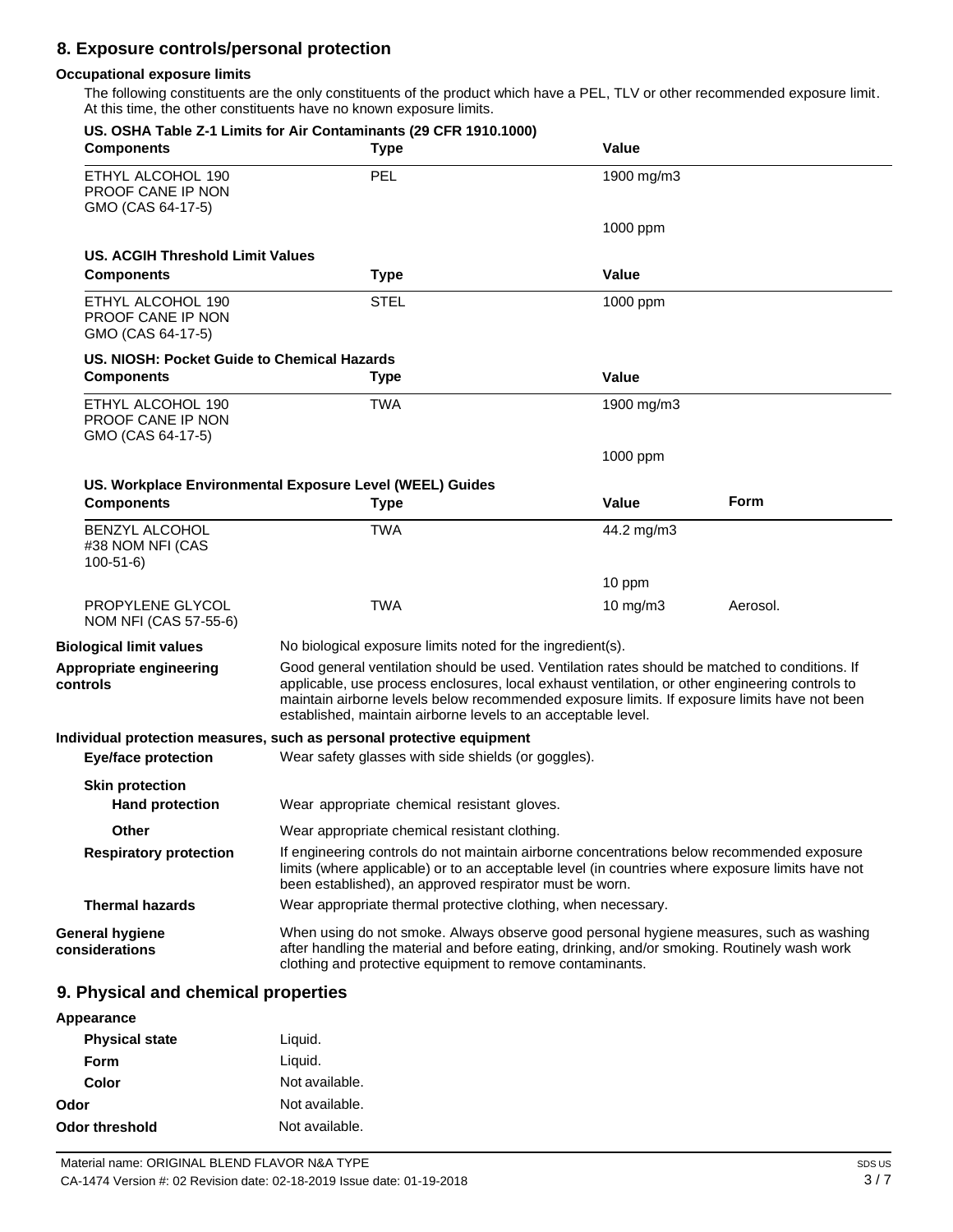| рH                                                | Not available.                                                                                                                                                           |
|---------------------------------------------------|--------------------------------------------------------------------------------------------------------------------------------------------------------------------------|
| Melting point/freezing point                      | -173.38 °F (-114.1 °C) estimated                                                                                                                                         |
| Initial boiling point and boiling<br>range        | 173.3 °F (78.5 °C) estimated                                                                                                                                             |
| <b>Flash point</b>                                | 151.3 °F (66.3 °C) Closed Cup                                                                                                                                            |
| <b>Evaporation rate</b>                           | Not available.                                                                                                                                                           |
| Flammability (solid, gas)                         | Not applicable.                                                                                                                                                          |
| Upper/lower flammability or explosive limits      |                                                                                                                                                                          |
| <b>Flammability limit - lower</b><br>$(\%)$       | Not available.                                                                                                                                                           |
| <b>Flammability limit - upper</b><br>(%)          | Not available.                                                                                                                                                           |
| Explosive limit - lower (%)                       | Not available.                                                                                                                                                           |
| Explosive limit - upper (%)                       | Not available.                                                                                                                                                           |
| Vapor pressure                                    | 5.12 hPa estimated                                                                                                                                                       |
| Vapor density                                     | Not available.                                                                                                                                                           |
| <b>Relative density</b>                           | Not available.                                                                                                                                                           |
| Solubility(ies)                                   |                                                                                                                                                                          |
| Solubility (water)                                | Not available.                                                                                                                                                           |
| <b>Partition coefficient</b><br>(n-octanol/water) | Not available.                                                                                                                                                           |
| Auto-ignition temperature                         | 685 °F (362.78 °C) estimated                                                                                                                                             |
| <b>Decomposition temperature</b>                  | Not available.                                                                                                                                                           |
| <b>Viscosity</b>                                  | Not available.                                                                                                                                                           |
| <b>Other information</b>                          |                                                                                                                                                                          |
| <b>Explosive properties</b>                       | Not explosive.                                                                                                                                                           |
| <b>Flammability class</b>                         | Combustible IIIA estimated                                                                                                                                               |
| <b>Oxidizing properties</b>                       | Not oxidizing.                                                                                                                                                           |
| <b>Refractive index</b>                           | 1.4147 - 1.4447                                                                                                                                                          |
| <b>Specific gravity</b>                           | $1.01 - 1.04$                                                                                                                                                            |
| 10. Stability and reactivity                      |                                                                                                                                                                          |
| <b>Reactivity</b>                                 | The product is stable and non-reactive under normal conditions of use, storage and transport.                                                                            |
| <b>Chemical stability</b>                         | Material is stable under normal conditions.                                                                                                                              |
| <b>Possibility of hazardous</b><br>reactions      | No dangerous reaction known under conditions of normal use.                                                                                                              |
| <b>Conditions to avoid</b>                        | Keep away from heat, hot surfaces, sparks, open flames and other ignition sources. Avoid<br>temperatures exceeding the flash point. Contact with incompatible materials. |
| Incompatible materials                            | Strong oxidizing agents.                                                                                                                                                 |
| <b>Hazardous decomposition</b><br>products        | No hazardous decomposition products are known.                                                                                                                           |

# **11. Toxicological information**

#### **Information on likely routes of exposure**

| <b>Inhalation</b>                                                                  | Prolonged inhalation may be harmful.                     |
|------------------------------------------------------------------------------------|----------------------------------------------------------|
| <b>Skin contact</b>                                                                | No adverse effects due to skin contact are expected.     |
| Eye contact                                                                        | Direct contact with eyes may cause temporary irritation. |
| Ingestion                                                                          | Expected to be a low ingestion hazard.                   |
| Symptoms related to the<br>physical, chemical and<br>toxicological characteristics | Direct contact with eyes may cause temporary irritation. |

## **Information on toxicological effects**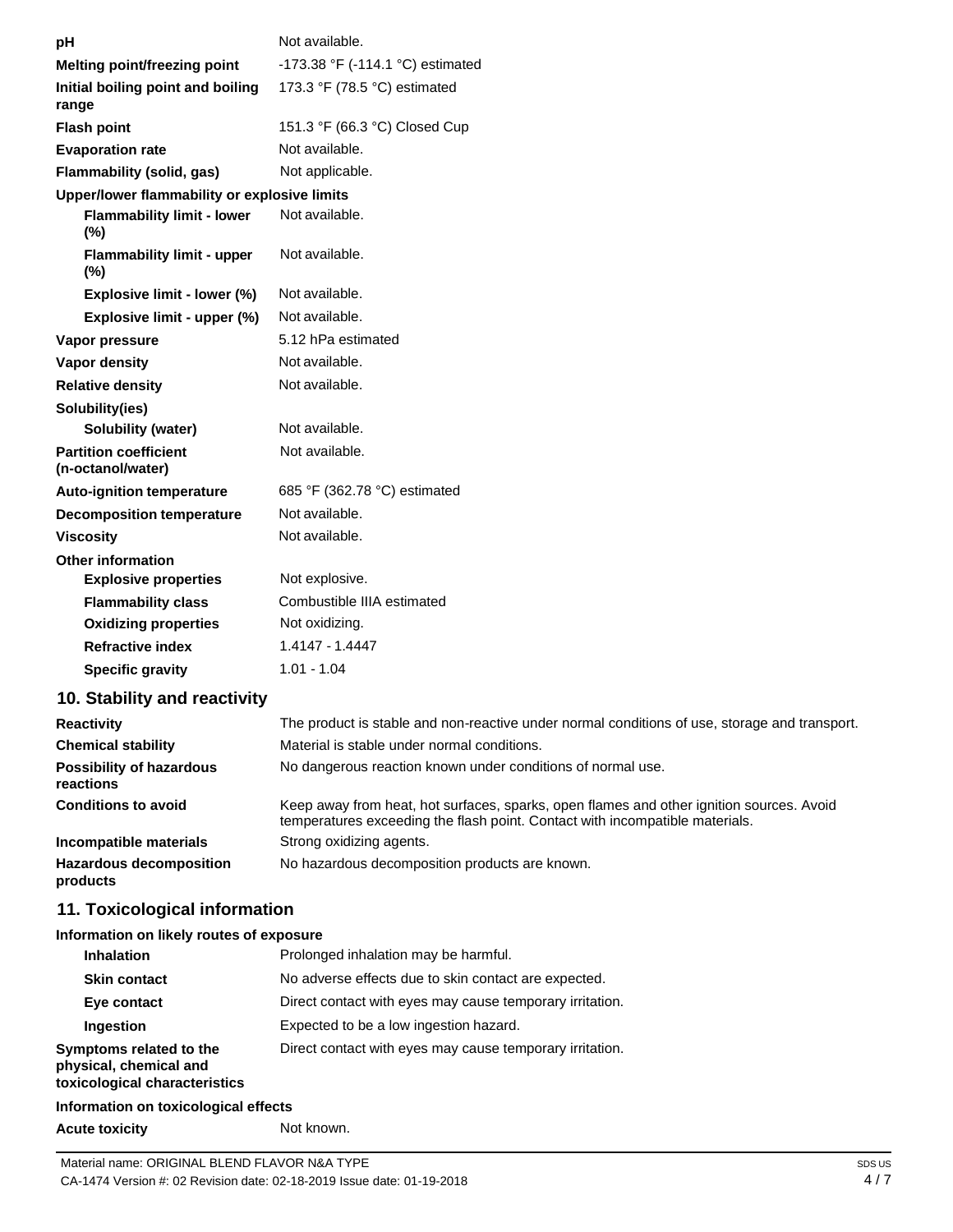| <b>Components</b>                                     | <b>Species</b>                                                                                                         | <b>Test Results</b>                                                                                                                                                                                   |
|-------------------------------------------------------|------------------------------------------------------------------------------------------------------------------------|-------------------------------------------------------------------------------------------------------------------------------------------------------------------------------------------------------|
| BENZYL ALCOHOL                                        | #38 NOM NFI (CAS 100-51-6)                                                                                             |                                                                                                                                                                                                       |
| <u>Acute</u>                                          |                                                                                                                        |                                                                                                                                                                                                       |
| Oral                                                  |                                                                                                                        |                                                                                                                                                                                                       |
| LD50                                                  | Rat                                                                                                                    | 1230 - 3100 mg/kg                                                                                                                                                                                     |
| <b>Skin corrosion/irritation</b>                      |                                                                                                                        | Prolonged skin contact may cause temporary irritation.                                                                                                                                                |
| Serious eye damage/eye<br><i>irritation</i>           |                                                                                                                        | Direct contact with eyes may cause temporary irritation.                                                                                                                                              |
| Respiratory or skin sensitization                     |                                                                                                                        |                                                                                                                                                                                                       |
| <b>Respiratory sensitization</b>                      | Not a respiratory sensitizer.                                                                                          |                                                                                                                                                                                                       |
| <b>Skin sensitization</b>                             |                                                                                                                        | This product is not expected to cause skin sensitization.                                                                                                                                             |
| Germ cell mutagenicity                                | mutagenic or genotoxic.                                                                                                | No data available to indicate product or any components present at greater than 0.1% are                                                                                                              |
| Carcinogenicity                                       | Not classifiable as to carcinogenicity to humans.                                                                      |                                                                                                                                                                                                       |
|                                                       | IARC Monographs. Overall Evaluation of Carcinogenicity                                                                 |                                                                                                                                                                                                       |
| Not listed.                                           | OSHA Specifically Regulated Substances (29 CFR 1910.1001-1052)                                                         |                                                                                                                                                                                                       |
| Not regulated.                                        | US. National Toxicology Program (NTP) Report on Carcinogens                                                            |                                                                                                                                                                                                       |
| Not listed.                                           |                                                                                                                        |                                                                                                                                                                                                       |
| <b>Reproductive toxicity</b>                          | Possible reproductive hazard.                                                                                          |                                                                                                                                                                                                       |
| Specific target organ toxicity -<br>single exposure   | Not classified.                                                                                                        |                                                                                                                                                                                                       |
| Specific target organ toxicity -<br>repeated exposure | Not classified.                                                                                                        |                                                                                                                                                                                                       |
| <b>Aspiration hazard</b>                              | Not an aspiration hazard.                                                                                              |                                                                                                                                                                                                       |
| <b>Chronic effects</b>                                | Prolonged inhalation may be harmful.                                                                                   |                                                                                                                                                                                                       |
| 12. Ecological information                            |                                                                                                                        |                                                                                                                                                                                                       |
| <b>Ecotoxicity</b>                                    |                                                                                                                        | The product is not classified as environmentally hazardous. However, this does not exclude the<br>possibility that large or frequent spills can have a harmful or damaging effect on the environment. |
| <b>Persistence and degradability</b>                  |                                                                                                                        | No data is available on the degradability of any ingredients in the mixture.                                                                                                                          |
| <b>Bioaccumulative potential</b>                      |                                                                                                                        |                                                                                                                                                                                                       |
| <b>BENZYL ALCOHOL</b><br>PROPYLENE GLYCOL             | Partition coefficient n-octanol / water (log Kow)<br>#38 NOM NFI<br>ETHYL ALCOHOL 190 PROOF CANE IP NON GMO<br>NOM NFI | 1.1<br>$-0.31$<br>$-0.92$                                                                                                                                                                             |
| <b>Mobility in soil</b>                               | No data available.                                                                                                     |                                                                                                                                                                                                       |
| Other adverse effects                                 |                                                                                                                        | No other adverse environmental effects (e.g. ozone depletion, photochemical ozone creation<br>potential, endocrine disruption, global warming potential) are expected from this component.            |
| 13. Disposal considerations                           |                                                                                                                        |                                                                                                                                                                                                       |
| <b>Disposal instructions</b>                          |                                                                                                                        | Collect and reclaim or dispose in sealed containers at licensed waste disposal site. Dispose of<br>contents/container in accordance with local/regional/national/international regulations.           |
| Local disposal regulations                            |                                                                                                                        | Dispose in accordance with all applicable regulations.                                                                                                                                                |
| Hazardous waste code                                  | disposal company.                                                                                                      | The waste code should be assigned in discussion between the user, the producer and the waste                                                                                                          |
| Waste from residues / unused<br>products              | Disposal instructions).                                                                                                | Dispose of in accordance with local regulations. Empty containers or liners may retain some<br>product residues. This material and its container must be disposed of in a safe manner (see:           |
| <b>Contaminated packaging</b>                         | disposal.                                                                                                              | Since emptied containers may retain product residue, follow label warnings even after container is<br>emptied. Empty containers should be taken to an approved waste handling site for recycling or   |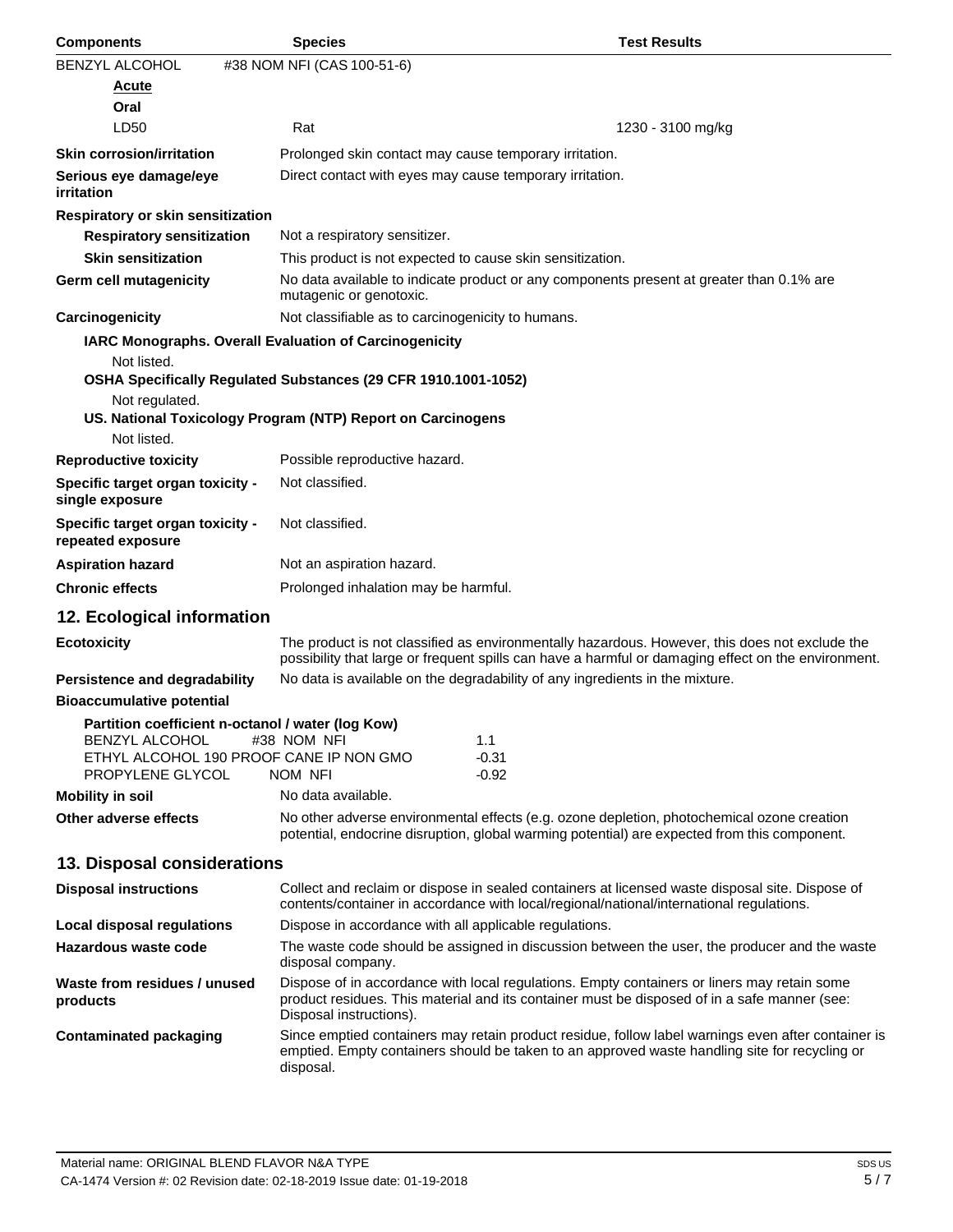## **14. Transport information**

#### **DOT**

Not regulated as dangerous goods.

#### **IATA**

Not regulated as dangerous goods.

#### **IMDG**

Not regulated as dangerous goods.

**Transport in bulk according to Annex II of MARPOL 73/78 and the IBC Code** Not established.

## **15. Regulatory information**

**US federal regulations** This product is a "Hazardous Chemical" as defined by the OSHA Hazard Communication Standard, 29 CFR 1910.1200.

#### **Toxic Substances Control Act (TSCA)**

**TSCA Section 12(b) Export Notification (40 CFR 707, Subpt. D)**

Not regulated.

#### **CERCLA Hazardous Substance List (40 CFR 302.4)**

Not listed.

**SARA 304 Emergency release notification**

Not regulated.

**OSHA Specifically Regulated Substances (29 CFR 1910.1001-1052)**

Not regulated.

#### **Superfund Amendments and Reauthorization Act of 1986 (SARA)**

**SARA 302 Extremely hazardous substance**

Not listed.

**SARA 311/312 Hazardous chemical** No (Exempt)

#### **SARA 313 (TRI reporting)**

Not regulated.

#### **Other federal regulations**

**Clean Air Act (CAA) Section 112 Hazardous Air Pollutants (HAPs) List**

Not regulated.

**Clean Air Act (CAA) Section 112(r) Accidental Release Prevention (40 CFR 68.130)**

#### Not regulated.

**Safe Drinking Water Act**  Not regulated.

#### **(SDWA)**

### **FEMA Priority Substances Respiratory Health and Safety in the Flavor Manufacturing Workplace**

ETHYL ALCOHOL 190 PROOF CANE IP NON GMO Low priority (CAS 64-17-5)

#### **US state regulations**

#### **California Proposition 65**

California Safe Drinking Water and Toxic Enforcement Act of 1986 (Proposition 65): This material is not known to contain any chemicals currently listed as carcinogens or reproductive toxins. For more information go t[o www.P65Warnings.ca.gov.](http://www.p65warnings.ca.gov/)

#### **International Inventories**

| Country(s) or region | Inventory name                                                            | On inventory (yes/no)* |
|----------------------|---------------------------------------------------------------------------|------------------------|
| Australia            | Australian Inventory of Chemical Substances (AICS)                        | No                     |
| Canada               | Domestic Substances List (DSL)                                            | No                     |
| Canada               | Non-Domestic Substances List (NDSL)                                       | No                     |
| China                | Inventory of Existing Chemical Substances in China (IECSC)                | <b>No</b>              |
| Europe               | European Inventory of Existing Commercial Chemical<br>Substances (EINECS) | <b>No</b>              |
| Europe               | European List of Notified Chemical Substances (ELINCS)                    | No                     |